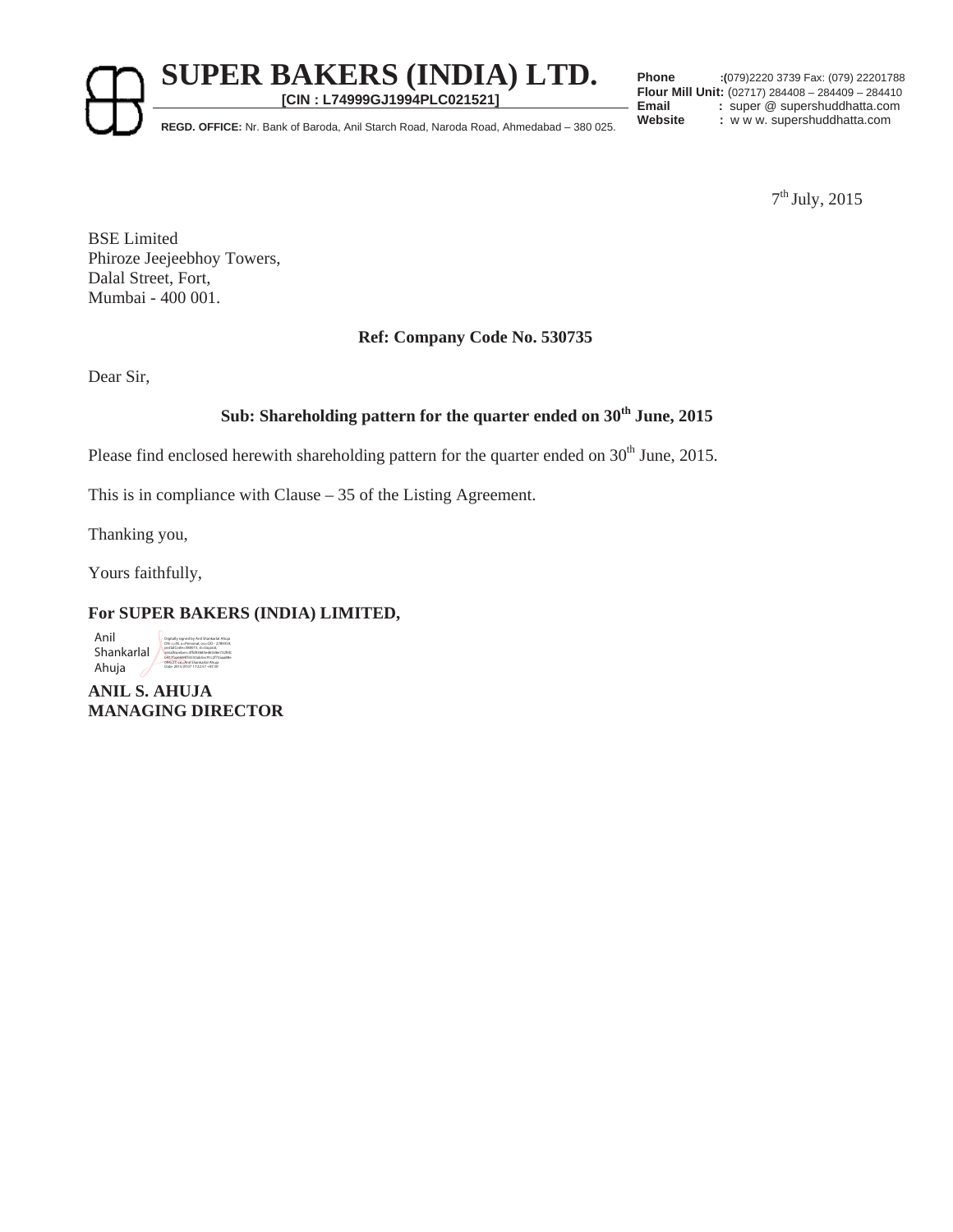### **INFORMATION OF SHAREHOLDING PATTERN AS PER CLAUSE 35 OF THE LISTING**

**AGREEMENT WITH THE STOCK EXCHANGES**

| Name of the Company      | <b>SUPER BAKERS (INDIA) LIMITED</b>           |
|--------------------------|-----------------------------------------------|
| <b>Scrip Code</b>        | ASE (57473), BSE (530735), JSE(619), VSE(399) |
| Name of Scrip (BSE)      | <b>BSE-SUPERBAK</b>                           |
| <b>Class of Security</b> | <b>EQUITY SHARES (FACE VALUE RS. 10/-)</b>    |
| As on Date               | 30TH JUNE, 2015                               |

| <b>Partly Paid-Up Shares</b>                                                                             | <b>Not Applicable</b> |                                |  |                                                                                         |  |
|----------------------------------------------------------------------------------------------------------|-----------------------|--------------------------------|--|-----------------------------------------------------------------------------------------|--|
| <b>Outstanding Convertible Securities</b>                                                                | <b>Not Applicable</b> |                                |  |                                                                                         |  |
| Warrants                                                                                                 | No of Warrants        | As a % of total No of warrants |  | As a % of Total No of shares of the<br>Company, Assuming full conversion of<br>Warrants |  |
| Held by Promoters/ Promoters' Group                                                                      |                       | 0.00                           |  | 0.00                                                                                    |  |
| Held by Public                                                                                           |                       | 0.00                           |  | 0.00                                                                                    |  |
| <b>Total</b>                                                                                             |                       | 0.00                           |  | 0.00                                                                                    |  |
| Total paid up capital of the Company, assuming full conversion of warrants and convertible<br>securities | 3021600               |                                |  |                                                                                         |  |

| (1)(a)<br>Category<br>Code |                                           |                     |               | <b>Total No.of</b><br><b>Shares</b> |                                                          | 3021600                                 |                                           |                           |
|----------------------------|-------------------------------------------|---------------------|---------------|-------------------------------------|----------------------------------------------------------|-----------------------------------------|-------------------------------------------|---------------------------|
|                            |                                           |                     |               |                                     |                                                          |                                         |                                           |                           |
|                            | <b>Category of Shareholder</b>            | No of Share         | Total No. of  | No. of shares in                    | Total Shareholding as % of<br><b>Total No. of Shares</b> |                                         | Shares pledged or<br>otherwise encumbered |                           |
|                            |                                           | holders             | <b>Shares</b> | <b>Demat Form</b>                   | % of Total<br>Shares i.e.<br>$A + B$                     | % of Total<br>Sharesi.e.<br>$A + B + C$ | No. of<br><b>Shares</b>                   | As a %                    |
| (1)                        | (II)                                      | (III)               | (IV)          | (V)                                 | (VI)                                                     | (VII)                                   | (VIII)                                    | $(IX)=(VIII)$<br>(IV)*100 |
| (A)                        | <b>Promoter &amp; Promoter Group</b>      |                     |               |                                     |                                                          |                                         |                                           |                           |
| $\mathbf{1}$               | Indian                                    |                     |               |                                     |                                                          |                                         |                                           |                           |
| $\mathsf a$                | Individual/ HUF*                          | 12                  | 550993        | 550993                              | 18.24                                                    | 18.24                                   |                                           | 0.00                      |
| b                          | Central/ State Govt.                      |                     |               |                                     |                                                          |                                         |                                           |                           |
| с                          | Bodies Corporate'                         | $\mathbf{1}$        | 131736        | 131736                              | 4.36                                                     | 4.36                                    | $\mathbf 0$                               | 0.00                      |
| d                          | Fin. Inst./ Bank                          |                     |               |                                     |                                                          |                                         |                                           |                           |
| e                          | Others                                    |                     |               |                                     |                                                          |                                         |                                           |                           |
|                            | Sub Total (A)(1)                          | 13                  | 682729        | 682729                              | 22.59                                                    | 22.59                                   | $\mathsf{O}\xspace$                       | 0.00                      |
| $\mathbf 2$                | Foreign                                   |                     |               |                                     |                                                          |                                         |                                           |                           |
| $\mathsf{a}$               | Individual (NRI/ Foreign)                 |                     |               |                                     |                                                          |                                         |                                           |                           |
| b                          | <b>Bodies Corporate</b>                   |                     |               |                                     |                                                          |                                         |                                           |                           |
| $\mathbb{C}$               | Institutions                              |                     |               |                                     |                                                          |                                         |                                           |                           |
| d                          | Others                                    |                     |               |                                     |                                                          |                                         |                                           |                           |
|                            | Sub Total (A)(2)                          | $\mathbf 0$         | $\mathbf 0$   | $\mathbf 0$                         | $\mathbf 0$                                              | $\mathbf 0$                             | $\mathsf{O}\xspace$                       | 0.00                      |
|                            | <b>Total of Promoter &amp; Promoter</b>   |                     |               |                                     |                                                          |                                         |                                           |                           |
|                            | Group (A) = $(A)(1) + (A)(2)$             | 13                  | 682729        | 682729                              | 22.59                                                    | 22.59                                   | 0                                         | 0.00                      |
|                            |                                           |                     |               |                                     |                                                          |                                         |                                           |                           |
| (B)                        | <b>Public Shareholding</b>                |                     |               |                                     |                                                          |                                         | N.A.                                      | N.A                       |
| $\mathbf{1}$               | Institutions                              |                     |               |                                     |                                                          |                                         |                                           |                           |
| $\mathsf a$                | Mutual Funds                              |                     |               |                                     |                                                          |                                         |                                           |                           |
| b                          | Fin. Inst./ Bank                          |                     |               |                                     |                                                          |                                         |                                           |                           |
| c                          | Central/ State Govt.                      |                     |               |                                     |                                                          |                                         |                                           |                           |
| d                          | <b>VCF</b>                                |                     |               |                                     |                                                          |                                         |                                           |                           |
| e                          | Ins. Companies                            |                     |               |                                     |                                                          |                                         |                                           |                           |
| $^\mathrm{f}$              | FII                                       |                     |               |                                     |                                                          |                                         |                                           |                           |
| g                          | Foreign VCF                               |                     |               |                                     |                                                          |                                         |                                           |                           |
| h                          | Qualified Foreign Investors               |                     |               |                                     |                                                          |                                         |                                           |                           |
| j                          | Others                                    |                     |               |                                     |                                                          |                                         |                                           |                           |
|                            | Sub Total (B)(1)                          | $\mathsf{O}\xspace$ | $\mathbf 0$   | $\mathsf 0$                         | 0.00                                                     | 0.00                                    |                                           |                           |
| $\overline{\mathbf{2}}$    | <b>Non Institutions</b>                   |                     |               |                                     |                                                          |                                         |                                           |                           |
| $\mathsf{a}$               | <b>Bodies Corporate</b>                   | 37                  | 239700        | 233600                              | 7.93                                                     | 7.93                                    | $\mathbf 0$                               | 0.00                      |
| b(i)                       | Individuals holding $\lt$ = Rs.1,00,000   | 2331                | 1221349       | 809519                              | 40.42                                                    | 40.42                                   |                                           | 0.00                      |
| b(ii)                      | Individuals holding > Rs. 1,00,000        | 26                  | 840490        | 829890                              | 27.82                                                    | 27.82                                   |                                           |                           |
| c                          | Others (NRI & CM)                         | 29                  | 37332         | 20132                               | 1.24                                                     | 1.24                                    |                                           |                           |
|                            | Sub Toatl (B)(2)                          | 2423                | 2338871       | 1893141                             | 77.41                                                    | 77.41                                   |                                           |                           |
|                            | <b>Total Public Shareholding</b>          |                     |               |                                     |                                                          |                                         |                                           |                           |
|                            | $(B) = (B)(1) + (B)(2)$                   | 2423                | 2338871       | 1893141                             | 77.41                                                    | 77.41                                   |                                           |                           |
|                            | Total $(A)+(B)$                           | 2436                | 3021600       | 2575870                             | 100.00                                                   | 100.00                                  | 0                                         | 0.00                      |
| (C)                        | <b>Shares held as Depository Receipts</b> |                     |               |                                     |                                                          |                                         | $\pmb{0}$                                 | 0.00                      |
|                            | Grand Total (A)+(B)+(C)                   | 2436                | 3021600       | 2575870                             | 100.00                                                   | 100.00                                  |                                           |                           |

| Anil      | Digitally signed by Anil<br>Shankarlal Ahuia<br>DN: c=IN, o=Personal, ou=CID -                              |
|-----------|-------------------------------------------------------------------------------------------------------------|
| Shankarla | 2789359. postalCode=380015.<br>st=Guiarat.<br>serialNumber=3ffd93683ed63d6<br>e732f6fcb417faa6684f55550ab5e |
| l Ahuja   | c91c2f73aaa88e094c27.cn=Anil<br>Shankarlal Ahuia<br>Date: 2015.07.07 17:23:18 +05'30'                       |